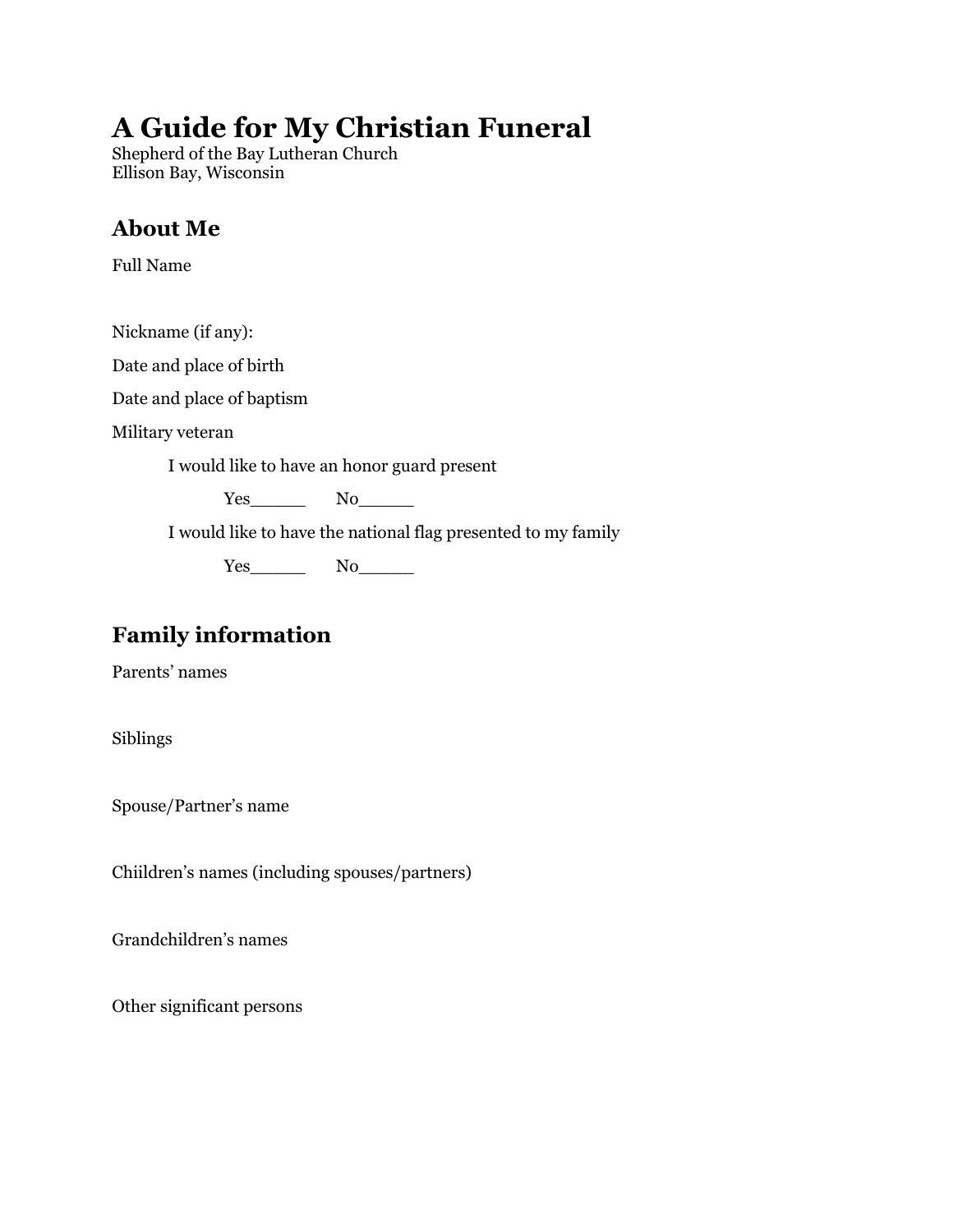### **Obituary information**

Important dates, events, accomplishments, and so on (you may use the other side of this sheet)

# **Church information**

| Name         |  |
|--------------|--|
| Address      |  |
| Phone number |  |
| Pastor(s)    |  |

### **Funeral Home information**

Name

Address

Phone number

Have prearrangements been made? Yes\_\_\_\_\_\_\_ No\_\_\_\_\_

If yes, when?

Location of prearrangement documents

### **My body**

\_\_\_\_\_Donate my organs

\_\_\_\_\_as transplants \_\_\_\_\_for research

Transplant and/or donor documents are complete and attached

\_\_\_\_\_Burial

Embalming

Yes\_\_\_\_\_ No\_\_\_\_\_

Name/location of cemetery and plot number

Name of contact for green cemetery burial

\_\_\_\_\_Cremation

What would you like to have done with the ashes?

\_\_\_\_\_Donation of body for research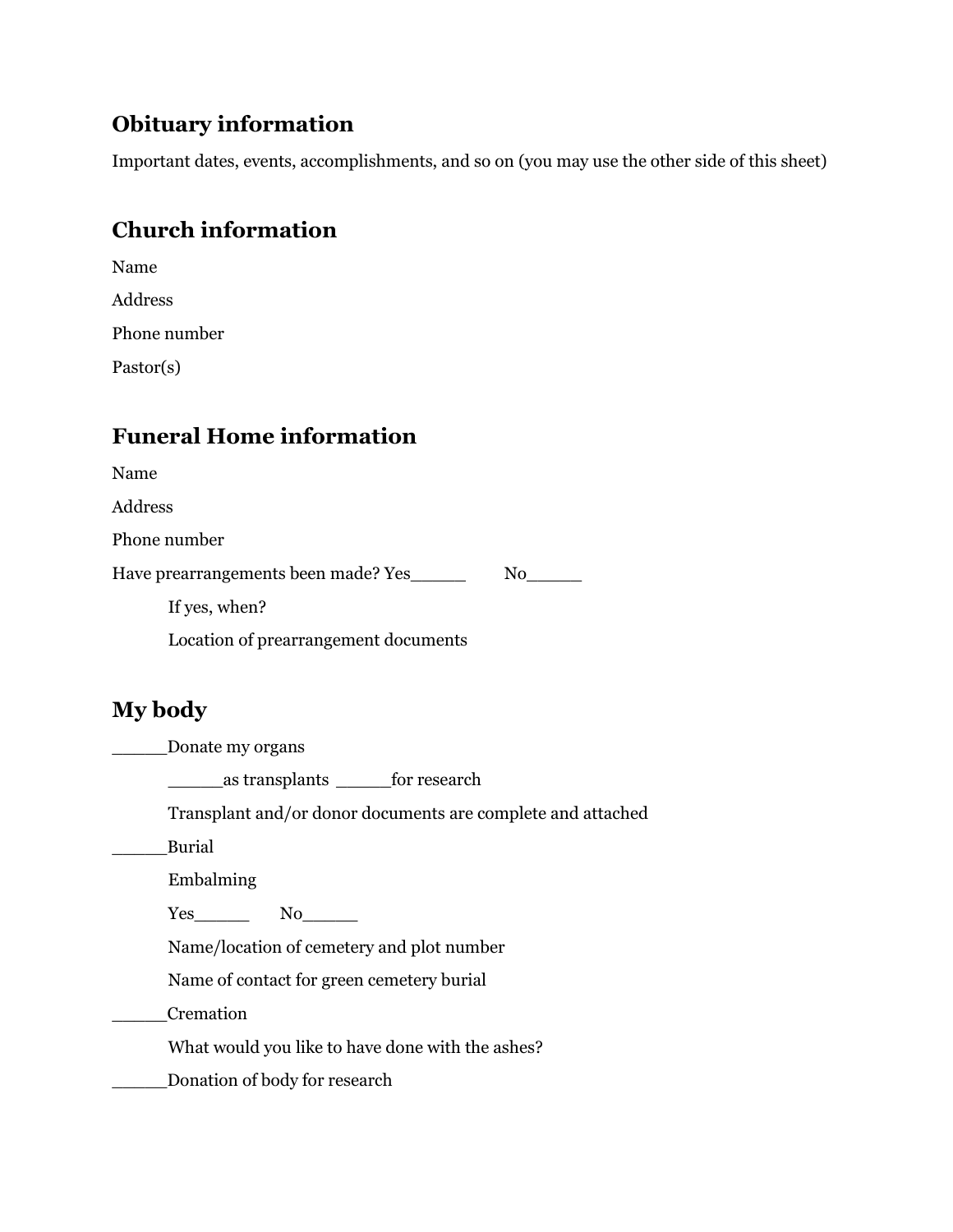Donor documents are complete and attached

### **Visitation and Viewing**

Provide time for the viewing of the body Yes\_\_\_\_\_\_\_ No\_\_\_\_\_

If so, your preferred location

#### **Funeral Service**

Location

#### **Thanksgiving/remembrance, eulogy, poem, letter**

Name of speaker or reader

### **Scripture**

First reading Psalm Second Reading Gospel Person(s) to read scripture

Say a few words about why you chose these readings (You may write more on the back of this sheet)

# **Music**

Gathering hymn Hymn of the day Communion hymn(s) Sending hymn Other preferred music (prelude, postlude, etc.) Choir, instrumentalist, and/or soloist Why has this music been chosen (you may write more on the back of this sheet)